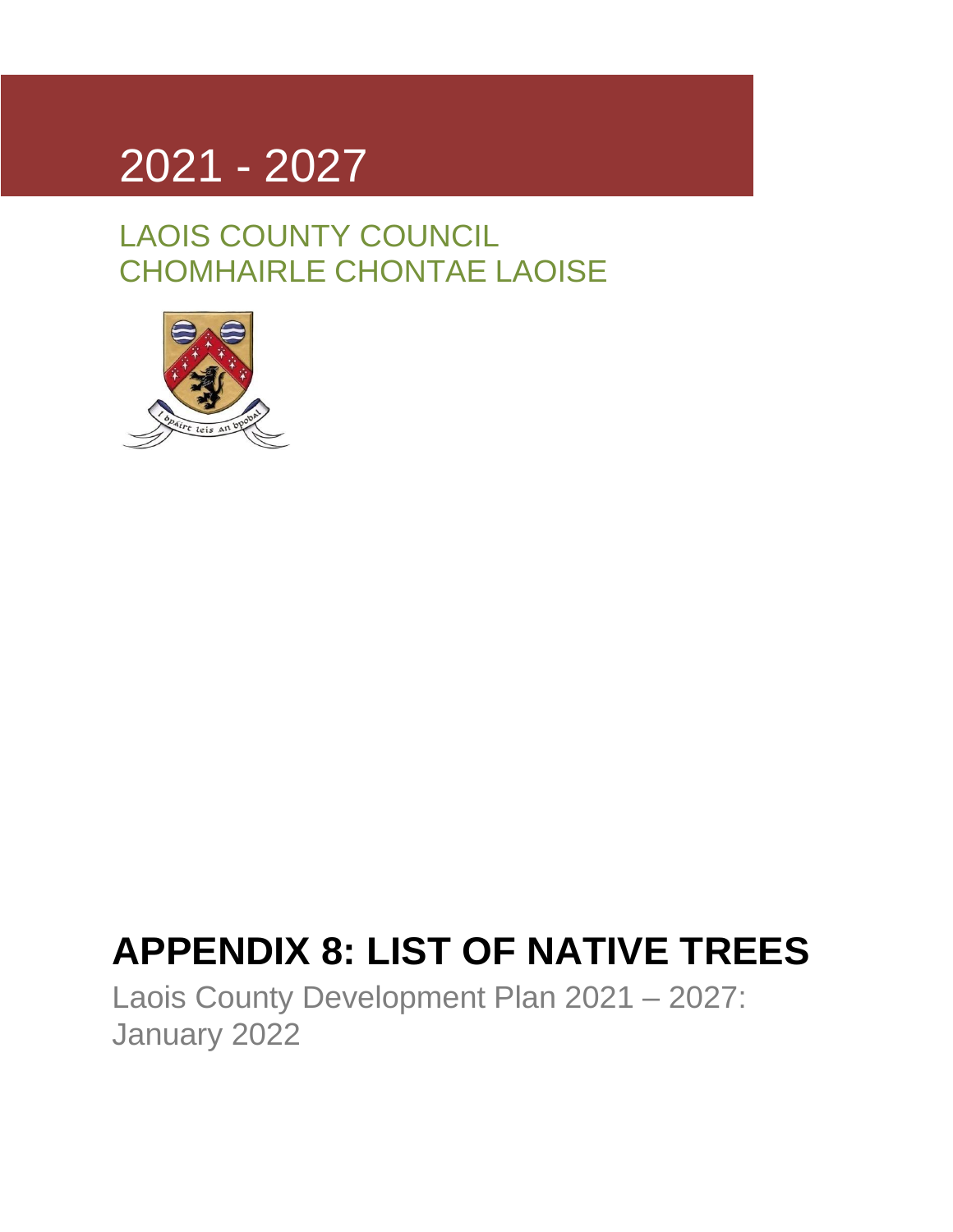## **List of Native Trees**

This List should be included with Development Control Standards, and referenced through the Development Plan as appropriate

| <b>Common</b><br>name                       | <b>Latin name</b>        | <b>Height</b><br>max | <b>Suitable</b><br>for public<br>open<br><b>spaces</b> | <b>Suitable</b><br>for streets<br>&<br>confined<br>spaces | <b>Suitable</b><br>for<br>containers,<br><b>beds</b> | <b>Guide</b><br>to<br>planting |
|---------------------------------------------|--------------------------|----------------------|--------------------------------------------------------|-----------------------------------------------------------|------------------------------------------------------|--------------------------------|
| <b>Alder</b>                                | Alnus glutinosa          | 22m                  | Yes                                                    | No                                                        | Yes                                                  | <b>ADPS</b>                    |
| <b>Alder</b><br>buckthorn                   | Frangula alnus           | 6m                   | Yes                                                    | No                                                        | Yes                                                  | D                              |
| <b>Arbutus</b><br><b>Strawberry</b><br>tree | Arbutus unedo            | 8m                   | Yes                                                    | <b>No</b>                                                 | Yes                                                  |                                |
| Ash                                         | Fraxinus excelsior       | 28m                  | Yes                                                    | No                                                        | No                                                   | <b>ADIPS</b>                   |
| <b>Aspen</b>                                | Populus tremula          | 24m                  | Yes                                                    | No                                                        | No                                                   | <b>DPSV</b>                    |
| <b>Bramble</b>                              | Rubus fructicosus        | 2m                   | No                                                     | No                                                        | <b>No</b>                                            | C/H                            |
| <b>Broom</b>                                | Cytisus scoparius        | 2m                   | Yes                                                    | No                                                        | Yes                                                  | $\star$                        |
| <b>Burnet rose</b>                          | Rosa pimpinellifolia     | 2m                   | Yes                                                    | No                                                        | Yes                                                  | C/H                            |
| Common<br>gorse                             | Ulex europeaus           |                      | 2.5m                                                   | Yes                                                       | No                                                   | <b>HV</b>                      |
| <b>Crab apple</b>                           | Malus sylvestris         | 6m                   | Yes                                                    | No                                                        | No                                                   | <b>AHIP</b>                    |
| Dog rose                                    | Rosa canina              | 2m                   | Yes                                                    | No.                                                       | Yes.                                                 | C/H                            |
| Downy birch                                 | Betula pubescens         | 18 <sub>m</sub>      | Yes                                                    | Yes                                                       | Yes                                                  | <b>ADIP</b>                    |
| <b>Elder</b>                                | Sambucus nigra           | 6m                   | In hedge                                               | No                                                        | No                                                   | V                              |
| <b>Guelder rose</b>                         | Viburnum opulus          | 4.5m                 | Yes                                                    | No                                                        | No                                                   | DH                             |
| <b>Hawthorn</b>                             | Crataegus<br>monogyna    | 9m                   | Yes                                                    | Yes                                                       | Yes                                                  | <b>AHIPS</b>                   |
| <b>Hazel</b>                                | Corylus avellana         | 6m                   | Yes                                                    | <b>No</b>                                                 | <b>No</b>                                            | <b>AHS</b>                     |
| <b>Holly</b>                                | llex aquifolium          | 15m                  | Yes                                                    | Yes                                                       | Yes                                                  | <b>AHPS</b>                    |
| Honeysuckle                                 | Lonicera<br>periclymenum | climber              | Yes                                                    | On walls                                                  | No                                                   | $\mathsf{C}$                   |
| <b>Ivy</b>                                  | Hedera helix             | climber   Yes        |                                                        | Yes                                                       | Yes                                                  | C                              |
| Juniper                                     | Juniperus communis       | 6m                   | Yes                                                    | No                                                        | No                                                   | S                              |
| Pedunculate<br>oak                          | Quercus robur            | 30m                  | Yes                                                    | No                                                        | No                                                   | AI                             |
| <b>Privet</b>                               | Ligustrum vulgare        | 3m                   | Yes                                                    | Yes                                                       | Yes                                                  |                                |
| Rowan /<br><b>Mountain Ash</b>              | Sorbus aucuparia         | 9m                   | Yes                                                    | Yes                                                       | Yes                                                  | <b>ADHIP</b>                   |
| <b>Scots pine</b>                           | Pinus sylvestris         | 24m                  | Yes                                                    | No                                                        | No                                                   | AI                             |
| Sessile oak                                 | Quercus petraea          | 30 <sub>m</sub>      | Yes                                                    | No                                                        | No                                                   | Al                             |